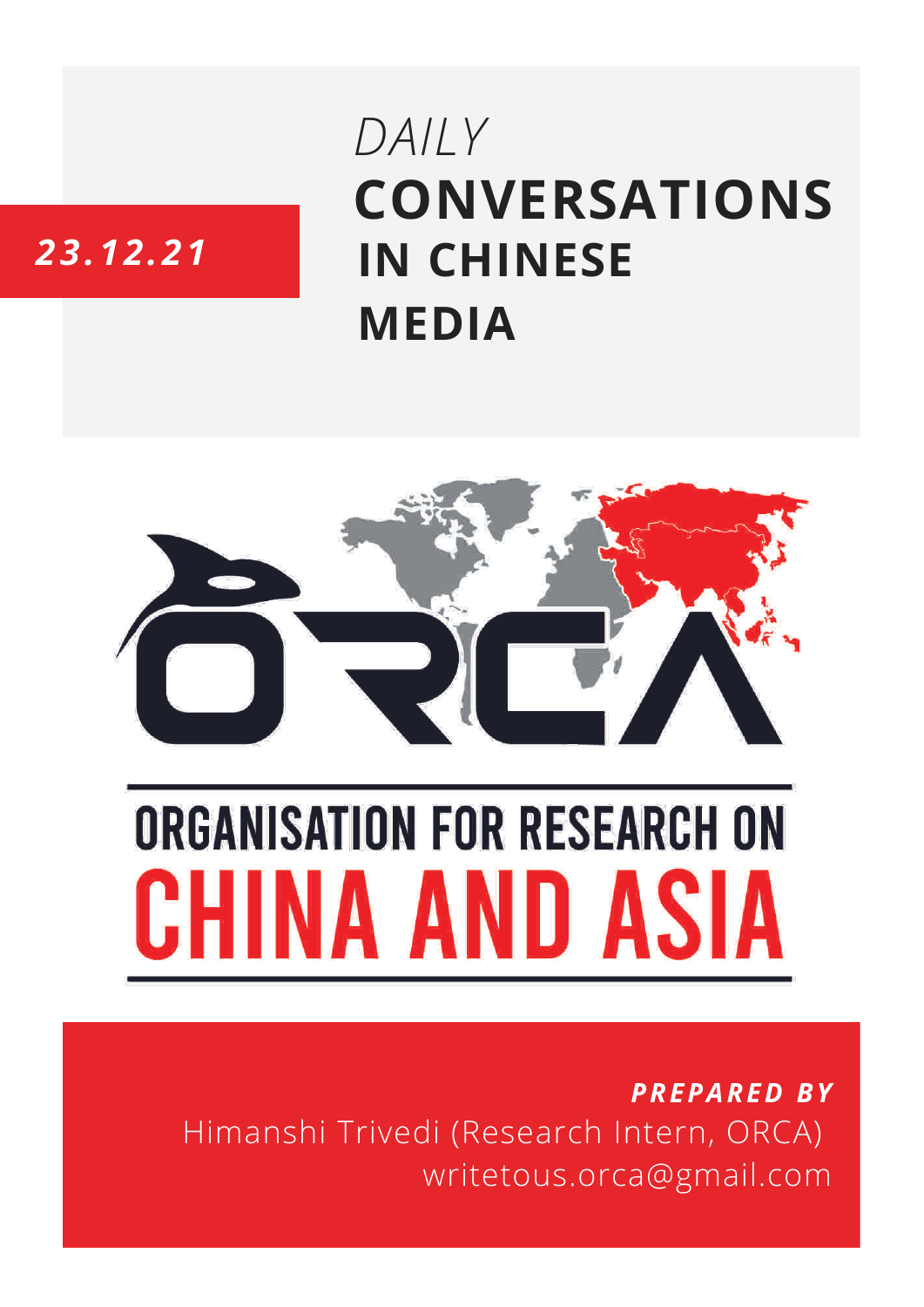#### **I. Social Media Chatter in China**

**Looks over performance regains focus in China:** The famous Chinese culture of incentivizing people who perform well in their sector has again become an example; 20 persons were awarded "most beautiful couriers". These awards are given from the 100,000 employees in Beijing's postal express industry which are is one of the most important sectors in terms of economy. This news was trending in Baidu.

#### **II. News in China**

- The outgoing Chinese [ambassador](https://www.hindustantimes.com/world-news/kim-praises-outgoing-chinese-envoy-li-jinjun-101640241885018.html) to North Korea Li Jinjun was praised by supreme leader Kim Jong Un. According to the report senior North Korean Leaders met the outgoing ambassador and conveyed the message of their supreme leader who thanked the ambassador for improving the relations between Pyongyang and Beijing.
- Foreign Ministry's spokesperson Zhao Lijian in reply to a question that "will China provide police supplies and advisory team to Solomon Island?" has said that China firmly opposes the illegal act of violence (in context of riots happened in Solomon Island) and praised the Solomon Island for safeguarding Chinese citizens in the country. He added that upon on the request of Solomon Island government China will dispatch anti-riot material and police advisory team which will play constructive role in handling the condition.
- By 2025, China will have 10,000 KM of rail transit, which will improve Chinese position on the list of [largest](https://baijiahao.baidu.com/s?id=1719842224606039203) rail transit in the world aided by the new [approved](https://baijiahao.baidu.com/s?id=1719842224606039203) project of connecting Chengdu-Chongqing.
- The national [referendum](https://thediplomat.com/2021/12/dpp-sweeps-taiwans-latest-referendum-vote/) held in Taiwan is hot news in China as all the 4 referendums were won by the DPP. Proposal to again hold referendum votes on the same day as elections, relocation of the liquefied natural gas (LNG) terminal, reinstating barriers in US pork imports and restart of nuclear reactor number 4 were the topics of the four referendums. The win of DPP on all is a matter of concern for China because it shows public opinion.
- On Tuesday, Zhao Lijian [Spokesperson](https://baijiahao.baidu.com/s?id=1719897389313908889) of Foreign Ministry raised multiple questions on the USS "Connecticut" incide[nt](https://baijiahao.baidu.com/s?id=1719897389313908889) which had gone through a crash incident in South China Sea. Zhao asked USA to share relevant information of the crash and intention of their presence in the area.
- Chinese economic imperialism has shown as Intel, the biggest US chipmaker, has [apologised](https://www.thehindu.com/sci-tech/technology/intel-apologises-in-china-over-xinjiang-supplier-statement/article38025691.ece) to China after a letter telling its suppliers not to source products or labour from the western region of Xinjiang caused a backlash. Intel has clarified that that its commitment to avoid supply chains from Xinjiang was an expression of compliance with U.S. law, rather than a statement of its position on the issue.